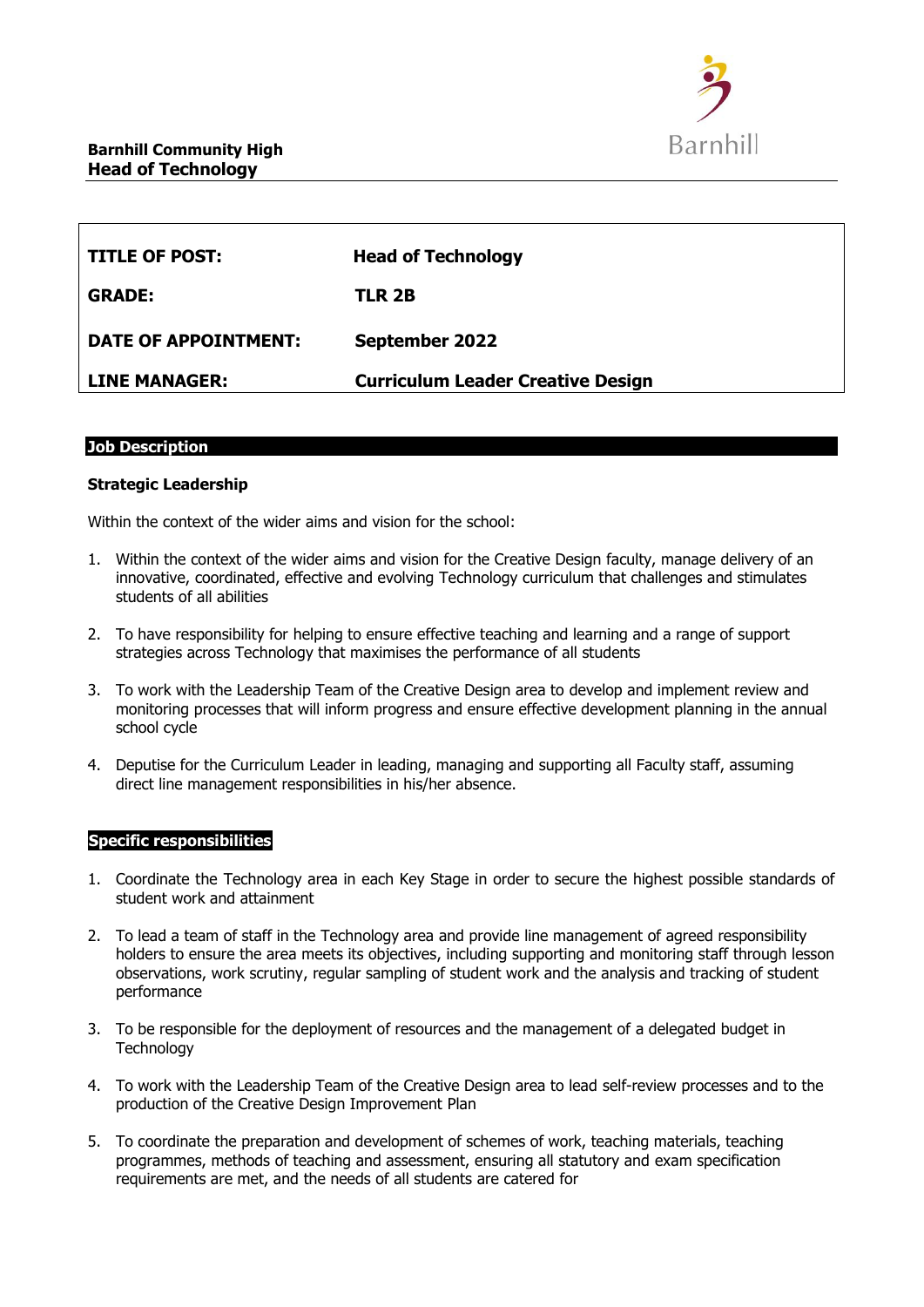

# **Barnhill Community High Head of Technology**

- 6. Maintain a high quality and safe environment in the area that celebrates achievement.
- 7. Develop extra-curricular activities for students and to contribute to whole school events where appropriate.
- 8. Work closely with parents to enhance the achievement of students
- 9. Establish effective links with business and the wider community to support and promote the effective delivery of the curriculum
- 10. To develop and promote innovative use of ICT and Technology throughout the area's curriculum

## **Curriculum Responsibilities across the Faculty**

As part of the Creative Design Leadership Team

- 1. Lead on the development of the Faculty's curriculum offer in Technology to meet the needs of the school curriculum.
- 2. In collaboration with the Curriculum Leader and other subject specialists, develop the work in Technology including responsibility for the preparation of:
	- Curriculum map
	- Schemes of learning
	- Teaching materials and resources
	- Deep marking
	- Methods of assessment
- 3. To be responsible for regular analysis of the progress data on students in Technology to identify groups and individuals for whom intervention and additional support is needed.
- 4. To support staff in the delivery of all Technology courses and to monitor and maintain the highest possible quality of teaching and learning and promoting the use of dynamic and effective teaching strategies, ensuring that staff have clear programmes of work and necessary materials

#### **General responsibilities**

- 1. To ensure that all students have access to well designed, stimulating resources, undertake challenging activities and work in an interesting and cared for environment.
- 2. To take responsibility for the efficient and effective use of assessment, recording and reporting procedures in the curriculum area in line with school policies and ensuring that students know the level at which they are operating and the strategies they need to undertake to make progress
- 3. To take responsibility for specialist teaching materials, technological and curriculum development within the curriculum area in line with school policies.
- 4. To work with the Leadership Team of the Creative Design area to be responsible for the management of behaviour and the promotion of positive student attitudes to learning. To assist with the management of behaviour and movement of students around the site and participate, as required, in the school's duty and student supervision rota
- 5. Be available to undertake such responsibilities commensurate with the post and as can reasonably be directed by the Headteacher.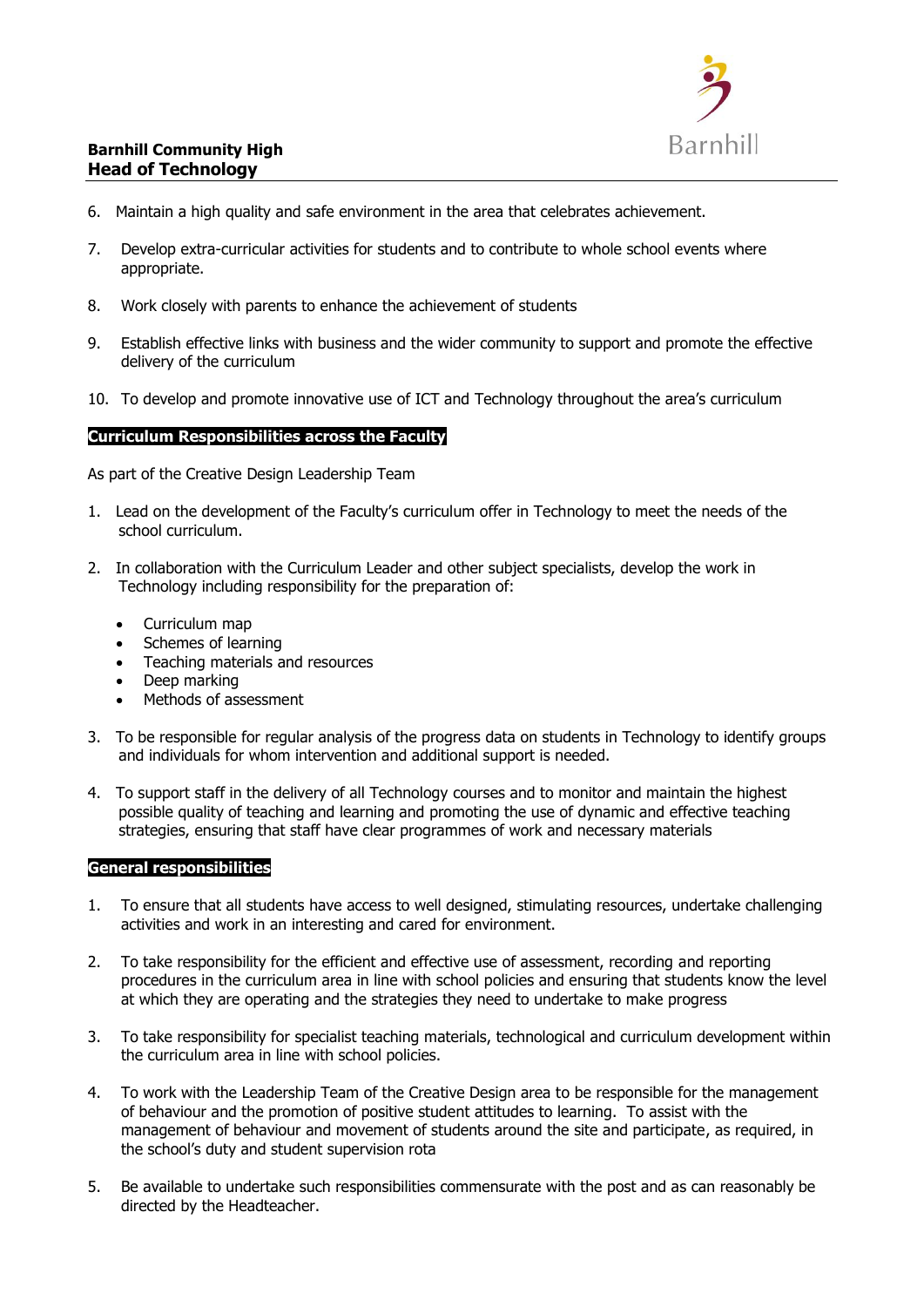

Due to the evolving nature of the school structure all job descriptions may need to be adjusted, through consultation, to meet the needs of the school.

All job descriptions should be read in conjunction with the operating Pay and Conditions document published by the DfE